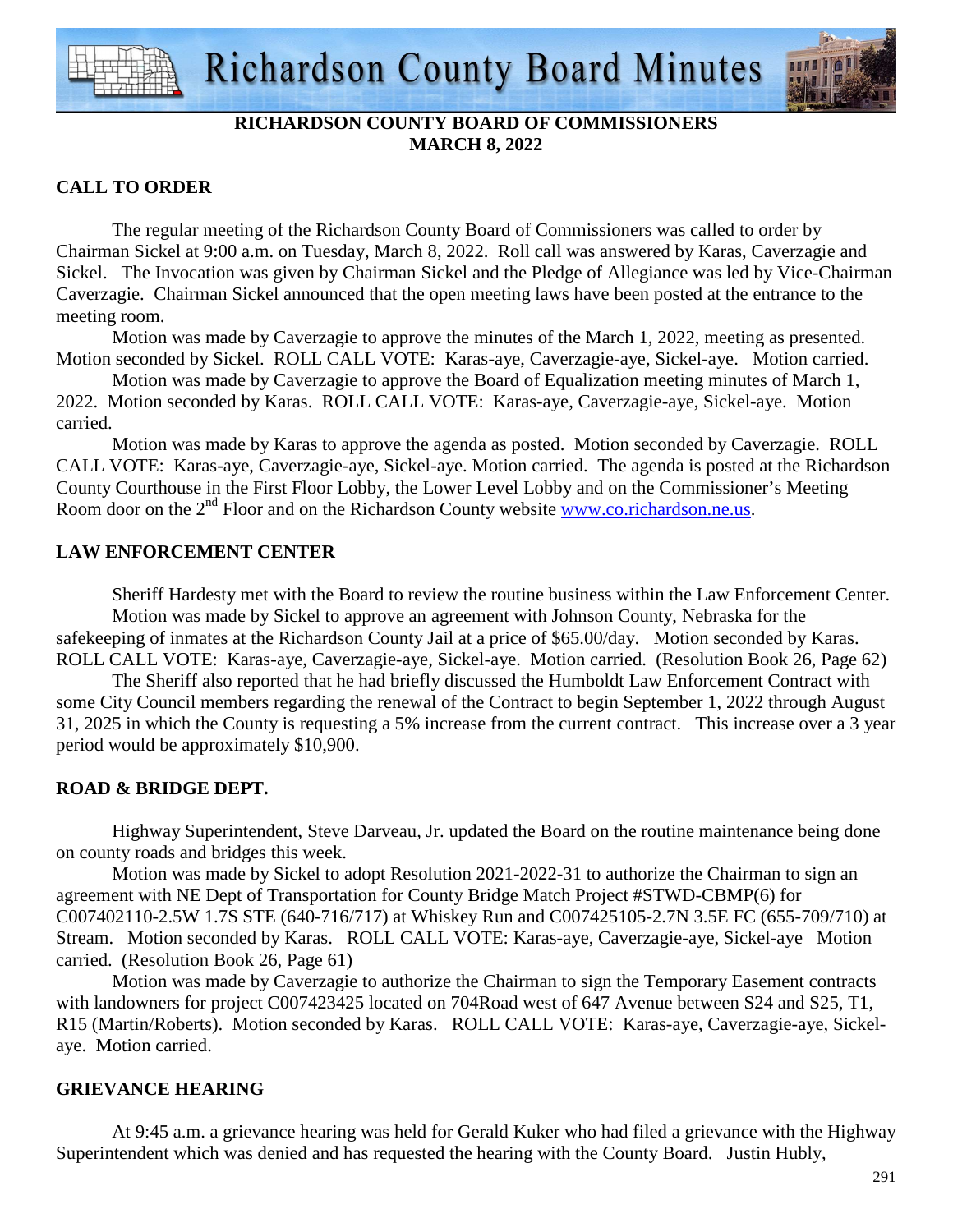**Richardson County Board Minutes** 

Executive Director of the NAPE/AFSCME Local 61 was present to represent Mr. Kuker. The grievance occurred on February 2, 2022 and claims contract articles 1.6, 11.8 and 11.9 were violated with regards to paid time off.

 Motion was made by Sickel to recess the regular meeting agenda and go into an executive session at 9:57 a.m. for the protection of the public interest and to review the grievance with County's legal counsel, Jerry Pigsley of Woods & Aitken, P.C., Highway Superintendent, Steve Darveau, Jr. and County Clerk, Mary L. Eickhoff. Motion seconded by Karas. ROLL CALL VOTE: Karas-aye, Caverzagie-aye, Sickel-aye. Motion caried.

 Motion was made by Caverzagie to close the executive session at 10:10 a.m. Motion March 8, 2022 Grievance Hearing (Cont.)

seconded by Sickel. ROLL CALL VOTE: Karas-aye, Caverzagie-aye, Sickel-aye. Motion carried.

 Motion was made by Sickel to deny the grievance. Motion seconded by Caverzagie. ROLL CALL VOTE: Karas-aye, Caverzagie-aye, Sickel-aye. Motion carried. A written decision of the denial will be prepared and submitted by the Board of Commissioners during next week's County Board meeting to the NAPE/AFSCME Local 61.

### **CORRESPONDENCE/OTHER**

### **Fee Reports**

Reports were approved for the following officials for fees collected during the month of February, 2022:

| <b>Sheriff Hardesty</b>             | \$2,685.34    |
|-------------------------------------|---------------|
| Pam Scott, Clerk of Dist Court      | 731.00        |
| Mary L. Eickhoff, County Clerk      | 349.00<br>SS. |
| Mary L. Eickhoff, Register of Deeds | \$21,278.00   |

### **CLAIMS**

Motion was made by Sickel to allow the payment of all claims that were submitted today. Motion seconded by Karas. ROLL CALL VOTE: Karas-aye, Caverzagie-aye, Sickel-aye. Motion carried.

> *(The claims listed below are available for public inspection at the office of the County Clerk during regular business hours.)*

### **GENERAL FUND**

| Amazon, supp                                                                                                                                    | 127.63  |
|-------------------------------------------------------------------------------------------------------------------------------------------------|---------|
| Consolidated Management Co., serv                                                                                                               | 7878.45 |
| Falls City Sanitation, serv                                                                                                                     | 40.00   |
| Falls City Utility Dept., serv                                                                                                                  | 7113.81 |
| Fankhauser, Nelsen, Werts, Ziskey & Merwin, serv<br>JV19-18, CR21-535 J. Hale, CR21-568 X. Porche, CR21-541 J. Santos,<br>CR21-612 R. Wishecoby | 1890.00 |
| Farm & City Supply, supp                                                                                                                        | 915.53  |
| Kollasch Law Office, serv<br>CR21-33 U. Rivera-Fuentes                                                                                          | 1476.00 |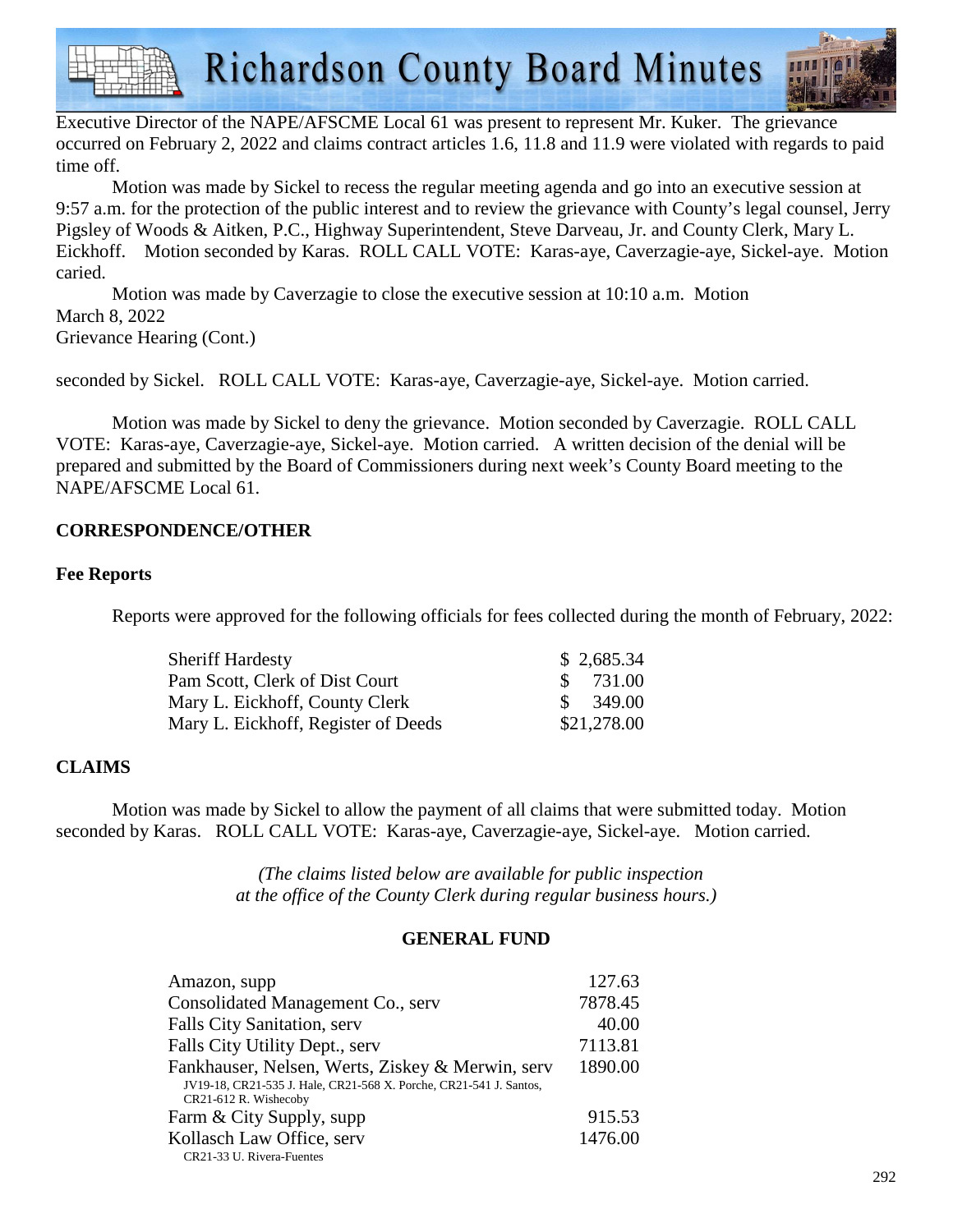## Richardson County Board Minutes



| Microfilm Imaging Systems, serv             | 110.00   |
|---------------------------------------------|----------|
| Midwest Mobile Radio Service, serv          | 30.00    |
| MIPS, serv                                  | 2976.55  |
| NE Weed Assn., fees                         | 120.00   |
| Petersen Reporting, serv                    | 250.00   |
| ProServ Business Systems, serv              | 133.10   |
| Quill, supp                                 | 465.50   |
| <b>Richardson County Court, fees</b>        | 1014.52  |
| Richardson County EMA Petty Cash, reimb     | 110.43   |
| Richardson County Sheriff, fees             | 280.44   |
| Richardson County Sheriff Petty Cash, reimb | 707.92   |
| Richardson County Vendor, FICA/retire/etc   | 21506.76 |
| SNC, serv                                   | 1169.11  |
| Spartan Stores, supp.                       | 104.79   |
| SumnerOne, serv                             | 149.00   |
| Verizon, serv                               | 392.19   |
| Weaver & Merz, reimb                        | 916.61   |
|                                             |          |

### March 8, 2022 CLAIMS (Cont.)

### GENERAL FUND (Cont.)

| Payroll Expense           | 95588.38     |
|---------------------------|--------------|
| <b>TOTAL GENERAL FUND</b> | \$145,466.72 |

### **ROAD & BRIDGE FUND**

| Bosselman Pump & Pantry, fuel    | 481.50  |
|----------------------------------|---------|
| City of Humboldt, serv           | 89.32   |
| Culligan, serv                   | 35.00   |
| Diversified Drug Testing, serv   | 325.00  |
| Falls City Auto Supply, supp     | 102.93  |
| Falls City Sanitation, serv      | 20.00   |
| Falls City Utility Dept., serv   | 1061.99 |
| Farm & City Supply, supp         | 208.57  |
| Hullman's, supp                  | 96.39   |
| Mr. Automotive, supp.            | 251.94  |
| NPPD, serv                       | 33.23   |
| Newman Traffic Signs, supp.      | 638.77  |
| NMC, supp                        | 462.83  |
| Operation & Expense Acct., reimb | 32.56   |
| Salem, Village of, serv          | 22.60   |
| Sapp Bros., fuel                 | 490.00  |
| SNC, serv                        | 101.42  |
| Truck Center Companies, supp.    | 1227.38 |
| Unifirst, serv                   | 31.68   |
|                                  |         |